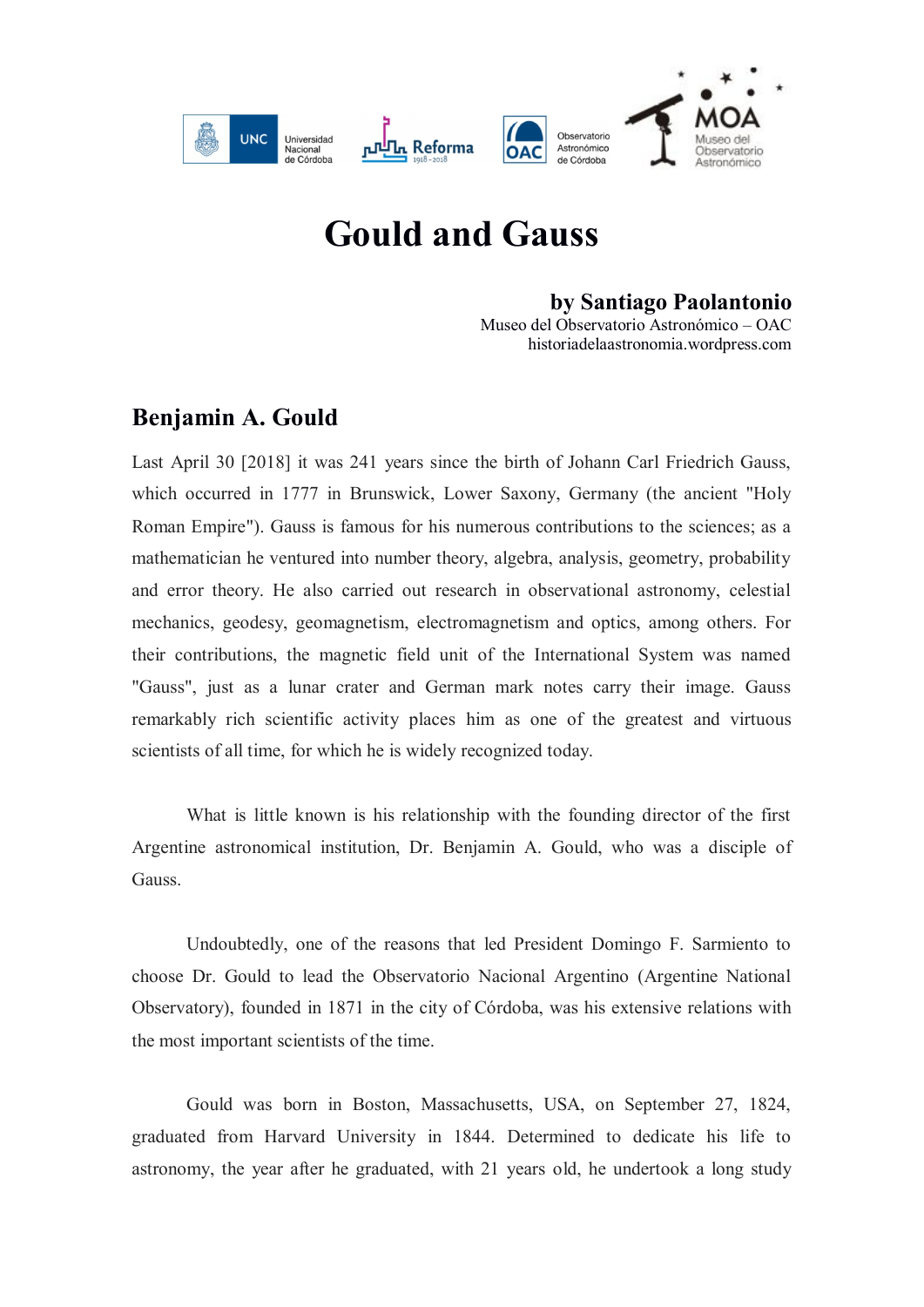

tour of Europe. In July 1845 he began the tour of Ireland, Scotland and England and he visited the Royal Observatory of Greenwich from London six times; there he established a relationship with his director, George Biddell Airy. Later he moved to France, where he met Francois Arago and Jean B. Biot at the Paris Observatory, staying four months.



*Left*: Benjamin A. Gould in 1856 (Partial painting by T. H. Matteson, Albany Institute of History & Art., Dudley Observatory). *Right*: Johann Carl Friedrich Gauss in 1940 (Painting by Christian A. Jensen. Archiv der Berli-Brandenburgischen Akademie der Wisswnschaften - http://archiv.bbaw.de/).

But without a doubt, where he achieved the greatest benefit was in Germany, at that time "a mecca of science" and in particular of world astronomy. It arrived in the spring of 1846 and remained at the Berlin Observatory until April 1847, with its director, the astronomer Johann Franz Encke (1791-1865). Encke, discoverer of the second known periodic comet and one of the divisions of Saturn's rings, was also a disciple of Gauss.

In Berlin he met Alexander von Humboldt (1769-1859), who was 77 years old, famous in his time and extremely influential. Gould established friendship with Humboldt, which was very useful, since it helped him to make a place in the scientific circle. Before being President, Sarmiento had interviewed the German scientist at the time of his trip to Europe in the late 1840s. This scientist also maintained a friendship with Dr. Germán Burmeister, first director of the Academia Nacional de Ciencias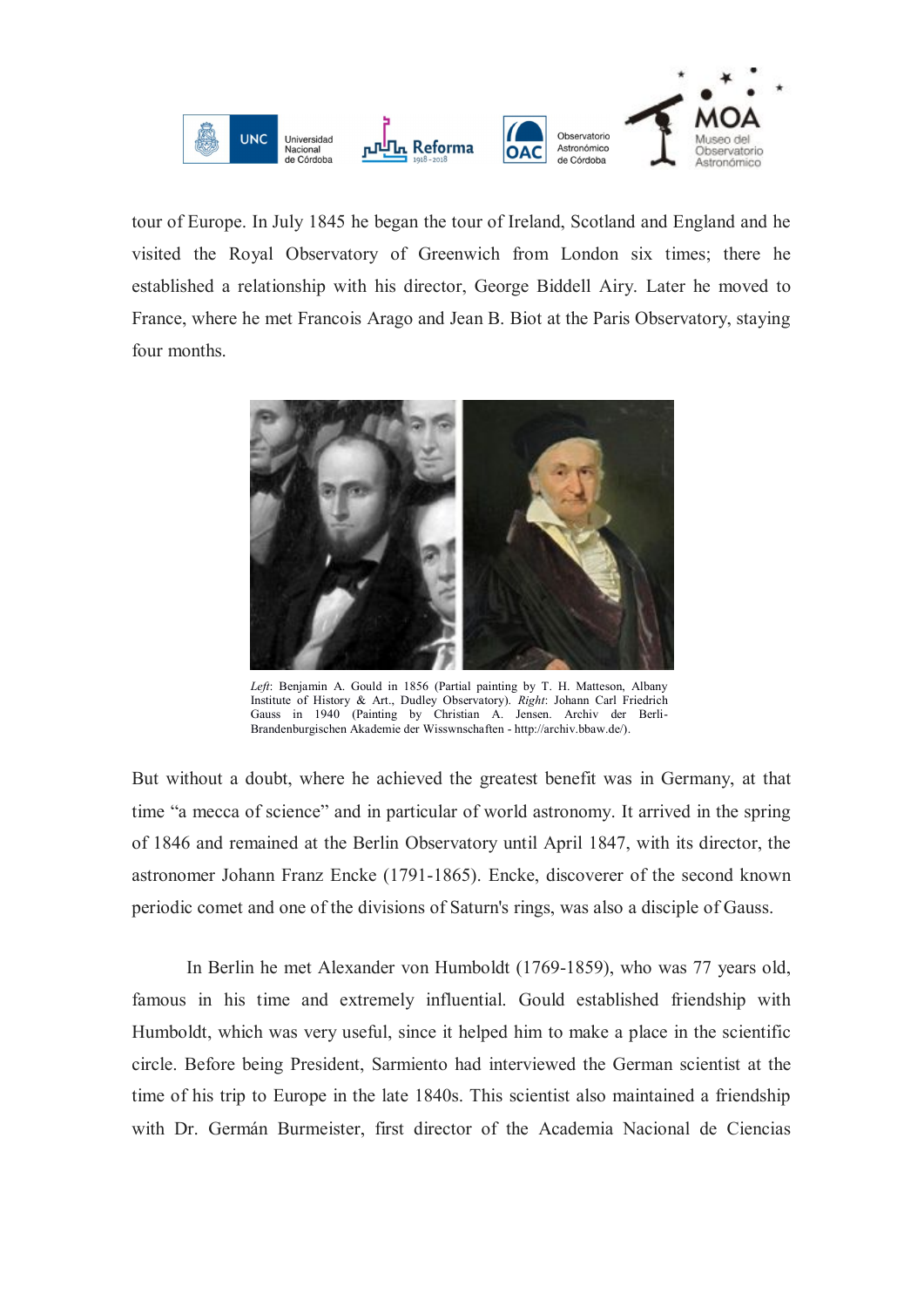

(National Academy of Sciences) founded in Cordoba at the same time as the Observatory.

During the period in which Gould remained in Berlin, an historical event happened, in September 1846 Johann Gottfried Galle (1812-1910) discovered Neptune on the basis of the calculations made by the Frenchman Urbain Jean Joseph Leverrier, at the behest of the aforementioned Arago. Gould made a friendship with Galle that lasted over time. The future director of the Argentine observatory also studied with Struve, Peters and Hansen and was related to the mathematician F. G. Eisenstein.



 Alexander von Humboldt (*http://library.humboldt.edu/humco/images/AVonHumboldt.gif*).



Humboldt in his Library 1856 (*http://germanhistorydocs.ghi-dc.org/sub\_image.cfm?image\_id=266 © Bildarchiv Preußischer Kulturbesitz, Original: Staatliche Museen zu Berlin - Preußischer Kulturbesitz, Kunstbibliothek*).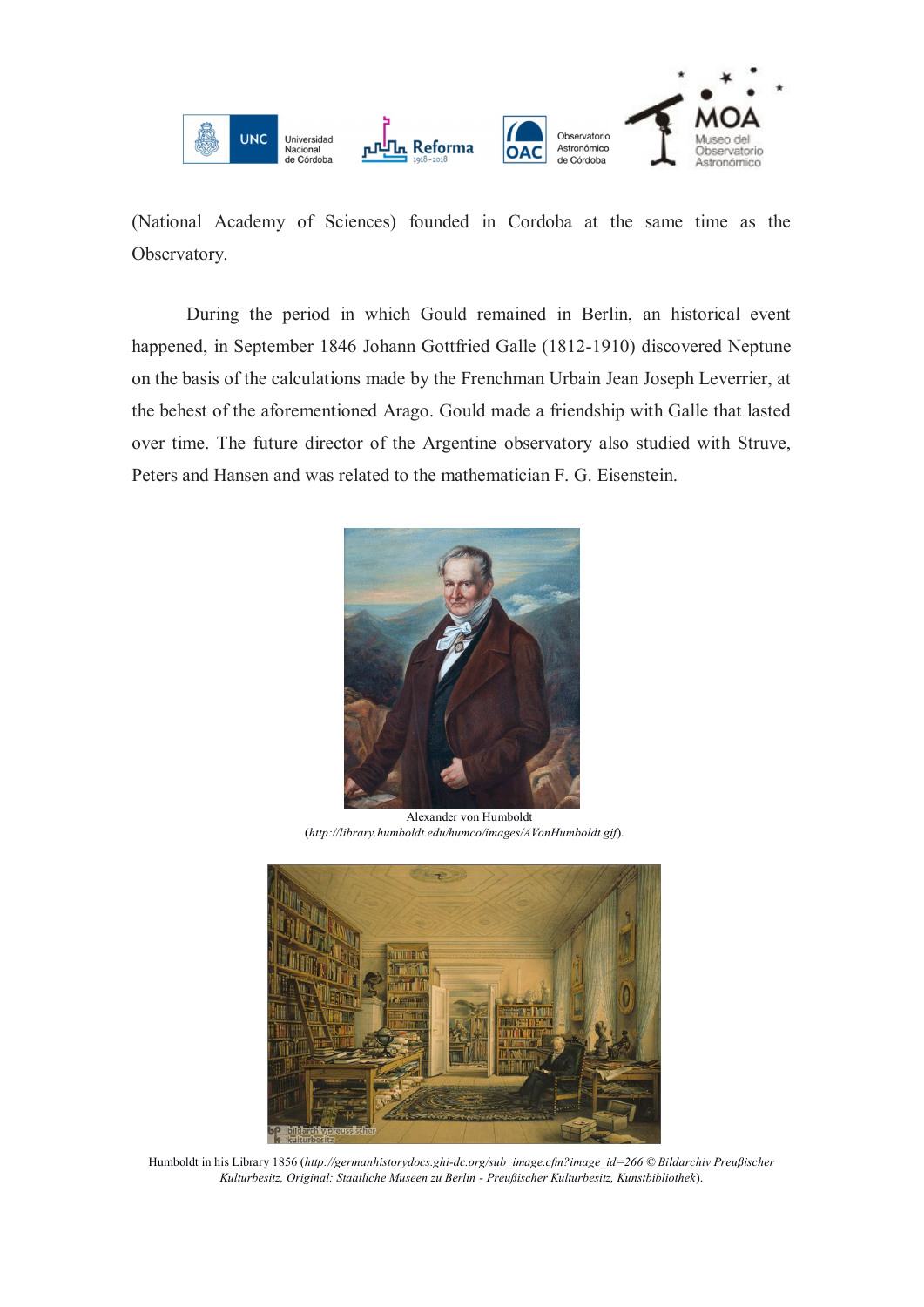

## **Disciple of Gauss**

On March 23, 1847 Gould sent a letter requesting to be received as a student of Carl Friederich Gauss in Göttingen, who was 70 years old. The request was accepted thanks to his relationship with Humboldt, who recommended him especially. Gauss also consulted Heinrich Christian Schumacher (1780-1850), editor of the famous magazine Astronomische Nachrichten. The young Gould moved to that city where he remained between September 1847 and May 1848.

As a disciple of Gauss, he studied the problem of planetary movements, including the asteroid Flora -years later, in Córdoba, he would observe this asteroid again to determine the solar parallax-. In 1848 he received his doctorate with the work entitled: *"Untersuchungen über die Gegenseitige Lage der Bahnen der zwischen Mars and Jupiter sich bewegende Planeten"* on the orbits of the "planets" -asteroids- located between Mars and Jupiter. In this way he became the first American to obtain that degree in astronomy.

Later he visited the observatory of Altona and Gotha, where he stayed for a month. In Hamburg he worked for four months with Schumacher. At this time, probably germinated in Gould the idea of a scientific newspaper for his country, similar to the Astronomische Nachrichten, created by Schumacher in 1821, intended concrete on his return with The Astronomical Journal, a publication that still exists today. There are abundant references to Gould in the correspondence between Gauss and Schumacher.



Observatorio de Göttingen a mediados del siglo XIX, época en la que lo visitó el Benjamin Gould (*Niedersächsische Staats und Universitätsbibliothek Göttingen http://webdoc.sub.gwdg.de/ebook/e/2005/gausscd/html/sternwarte\_hist\_tafel52.jpg*)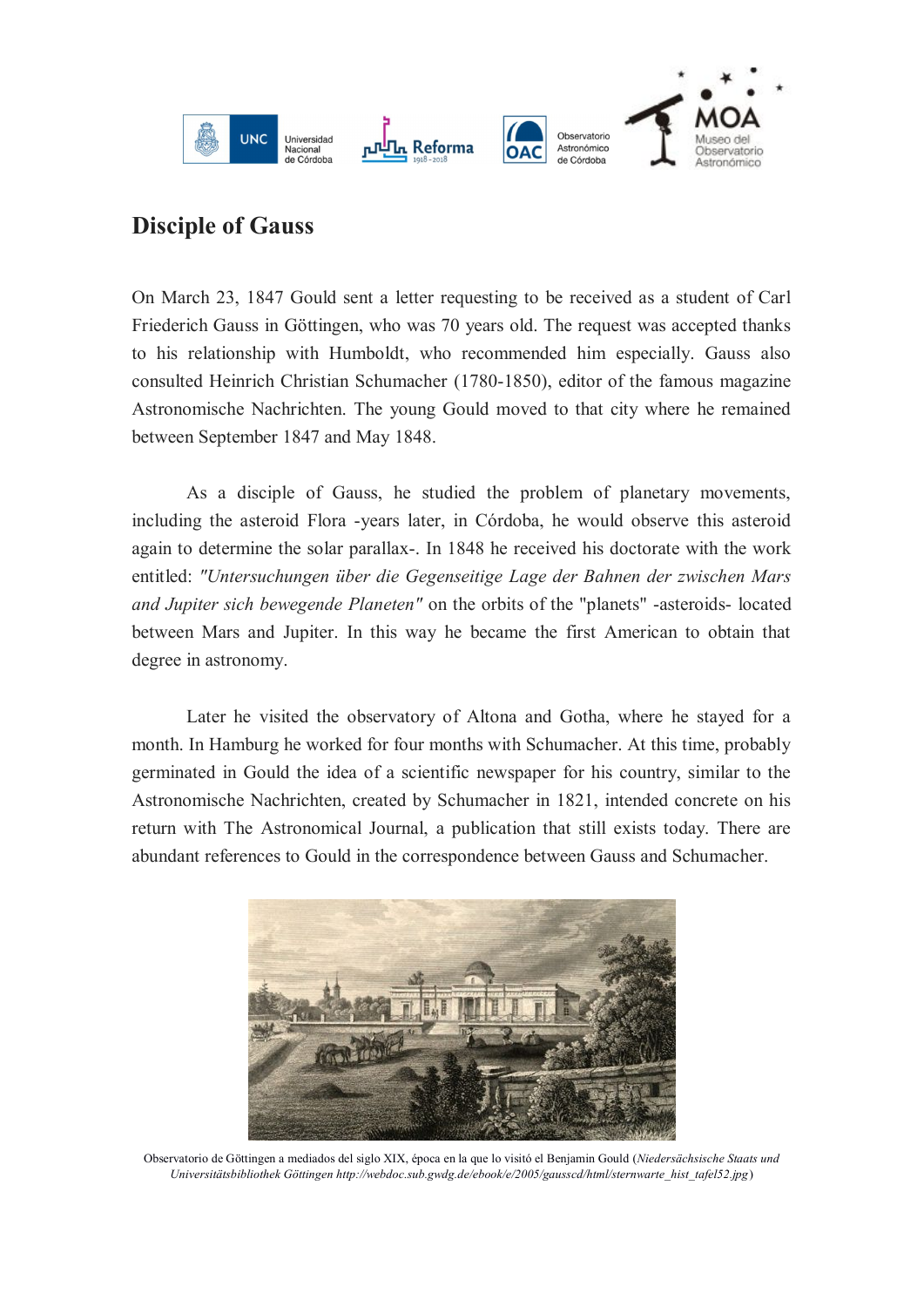



Heinrich Christian Schumacher in 1853 (*http://museensh.de/Objekt/DE-MUS-076111/lido/P4-S-22*)

It is important to highlight the fact that in this journey Gould knows in Bonn the astronomer Friedrich W. Argelander (1799-1875) who he considered his teacher and friend, and his teachings and work became the basis for programming the main activity that would develop in the Argentine observatory. The Uranometría Argentina (Argentine Uranometry) and the later Córdoba Durchmusterung can be considered the austral extension of the main works carried out by this German scientist.

Finally, in September 1848 Gould returned home via Paris and London, arriving in North America in November. In the United States there was a precarious scientific reality, very different from the European one. He had serious difficulties to develop his scientific activity, dedicating himself mainly to the teaching of mathematics, French and German, with what he earned his livelihood. In this context, in September1851, a remarkable fact happens, Gauss offers Gould the position of Professor of Astronomy at the University of Göttingen, which shows his high valuation of the young American astronomer. Dr. Gould accepts in the first instance, but then declines the honor, despite pressure from some friends like Benjamin Peirce and Alexander Agassiz. It is a somewhat mysterious aspect, because it was a position coveted by many and that was ideal for Gould.